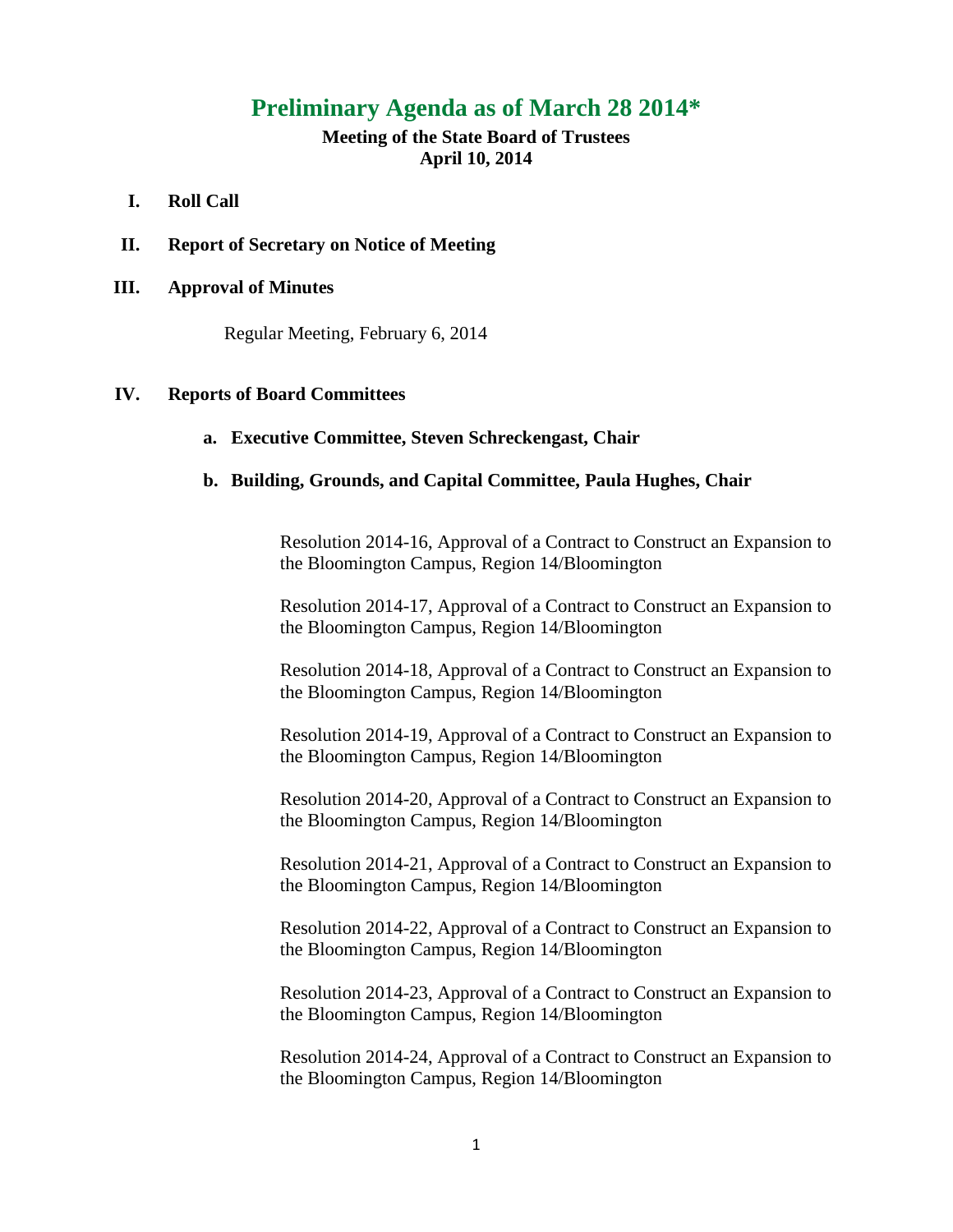Resolution 2014-25, Approval of a Contract to Renovate Several Buildings On the Indianapolis Campus, Region 8/Central Indiana

Resolution 2014-26, Approval of a Contract to Renovate Several Buildings On the Indianapolis Campus, Region 8/Central Indiana

Resolution 2014-27, Approval of a Contract to Renovate Several Buildings On the Indianapolis Campus, Region 8/Central Indiana

Resolution 2014-28, Approval of a Contract to Renovate Several Buildings On the Indianapolis Campus, Region 8/Central Indiana

Resolution 2014-29, Approval of a Contract to Renovate Several Buildings On the Indianapolis Campus, Region 8/Central Indiana

Resolution 2014-230, Approval of a Change Order to an Existing Contract to Renovate the C4 Building on the North Meridian Campus, Region 8/Central Indiana

Resolution 2014-31, Approval of a Contract to Replace the Welding Lab Fume Hood System in the Glick Family Technology Center Located on the North Meridian Campus, Region 8/Central Indiana

Resolution 2014-32, Authorize the College to Submit a Request to Proceed with the Renovation Project of up to \$6,000,000, Region 11/Southeast Indiana-Lawrenceburg

Resolution 2014-33, Approval of Easement for Storm Water Drainage and Retention in Marion, Region 6/East Central

Resolution 2014-34, Approval of Sale of Property in Marion Region 6/East Central

# **c. Budget and Finance Committee, Norman E. Pfau, Jr., Chair**

Resolution 2014-35, Approval of College 2014-15 Employee Health and Dental Insurance Programs

Resolution 2014-36, Approval of Contract Award for Custodial, (Grounds Keeping and Snow Removal Services) Region 3/Northeast

## **d. Planning and Education Committee, Lee Marchant, Chair**